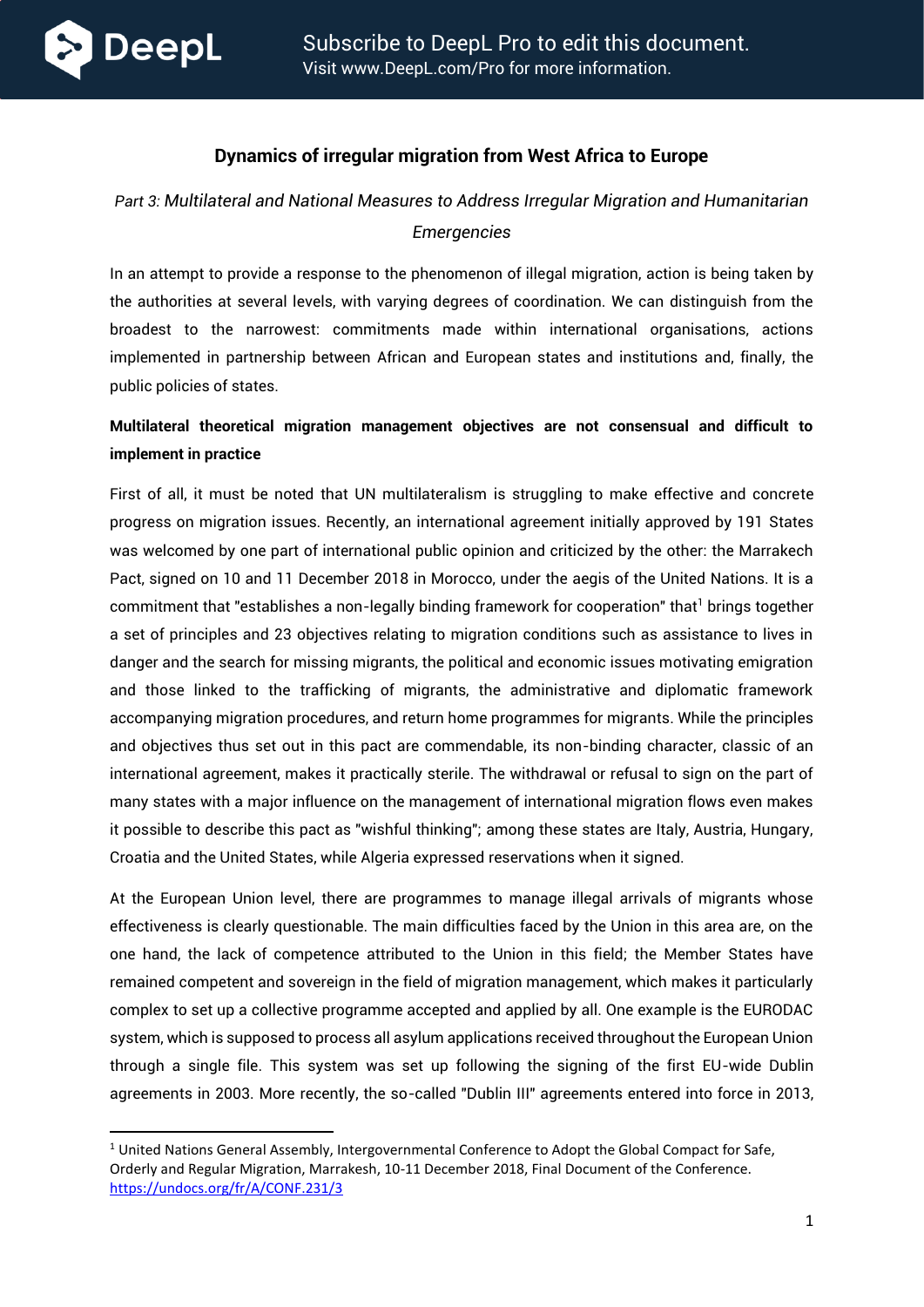allowing prior registration of the application for refugee status from the Member State where the individual entered the Union.

In addition to the differences in the migration reception policies of each European Union member state and the growing ideological opposition between governments, the number of individuals for whom the point of entry into the European Union is Spain, Malta or Italy also makes compliance with this regulatory text complex in practice.

In France, several voices question the effectiveness of the French Office for the Protection of Refugees and Stateless Persons (OFPRA); this body is responsible for granting the right to asylum or not to applicants who have arrived illegally on French territory. The main criticism levelled at OFPRA is that the majority of unsuccessful applicants nevertheless remain in the country, in an irregular situation $^2$ .

States through which irregular migrants transit have also established or joined migration management programmes to respond to the phenomenon. In this respect, the Kingdom of Morocco is a key element within the EUROMED IV mechanism, a project launched in the framework of the European agenda on migration in cooperation with some of the States bordering the Mediterranean, namely Algeria, Egypt, Israel, Jordan, Lebanon, Morocco, Palestine and Tunisia<sup>3</sup>. With a budget of just under 7 million euros, its objective, despite a limited budget, is to facilitate cooperation between these states on legal and illegal migration issues, by strengthening the capacity and training of officials in each state concerned to better respond to them. The International Centre for Migration Policy Development (ICMPD) is in charge of the implementation of this project.

The Kingdom of Morocco is known for its open migration policy, in place since 2013, which consists in promoting the socio-economic integration of migrants on its territory through their regularization. Morocco has thus regularized more than 27,000 migrants through two major campaigns launched as a continuation of this policy of openness, in addition to a specific process of regularization of refugees in collaboration with the Office of the United Nations High Commissioner for Refugees (UNHCR) $4$ .

#### **The "Return Home" programme, a government assistance to migrants in great difficulty**

The Ivorian government, with the support of Ivorian civil society organisations and funding from the European institutions, is encouraging, through a programme supervised by the International Organisation for Migration (IOM), the "return home" of migrants, mainly for those who have not reached their desired destination. The assistance provided by the Ivorian government under its return

<sup>&</sup>lt;sup>2</sup> Speech by Hervé LE BRAS, Director of Studies at the EHESS, at the ASCPE round table "Putting migration at the heart of cooperation between the European Union and Africa", 31 January 2019

<sup>&</sup>lt;sup>3</sup> International Centre for Migration Policy Development (ICMPD) database, CIDPM in French, 2019

<sup>&</sup>lt;sup>4</sup> "UNHCR and the French Embassy sign an agreement to improve the integration of refugees in Morocco" [https://www.huffpostmaghreb.com/2018/02/07/hcr-france-signent-accord-pour-ameliorer-l-insertion](https://www.huffpostmaghreb.com/2018/02/07/hcr-france-signent-accord-pour-ameliorer-l-insertion-refugies-au-maroc_n_19176126.html)[refugies-au-maroc\\_n\\_19176126.html](https://www.huffpostmaghreb.com/2018/02/07/hcr-france-signent-accord-pour-ameliorer-l-insertion-refugies-au-maroc_n_19176126.html)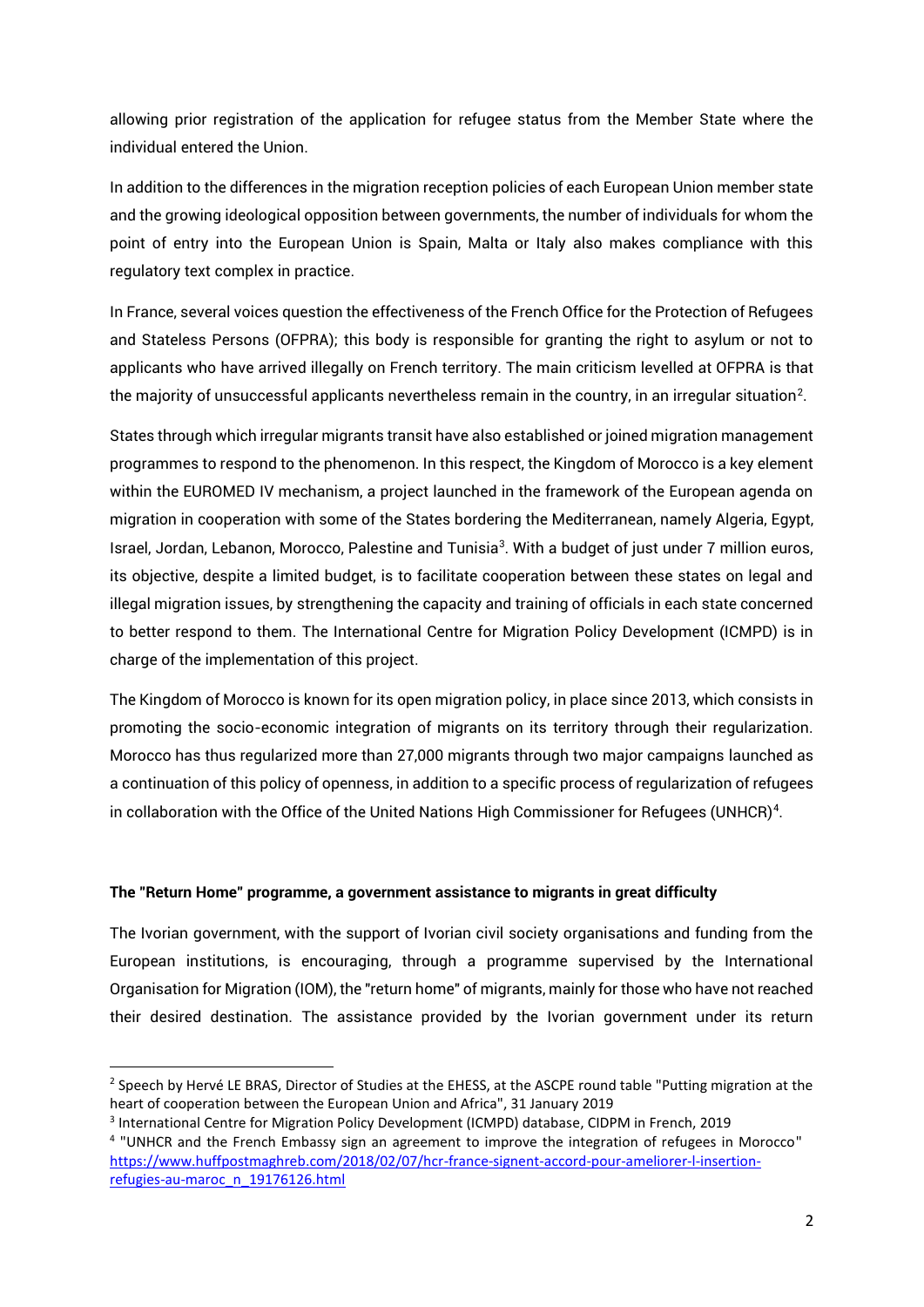programme, which is statistically monitored by the authorities, is mainly requested by Ivorians trying to return from Libya (53%). Next come to a lesser extent Niger (21%), Morocco (16%) and Tunisia  $(10%)<sup>5</sup>$ . In 70% of the cases, the motivations for migrants to return home are the insecurity felt during the journey and at the stage where it has ended, and refoulement or arrest by the local authorities $\rm ^6$ . The dangerousness of the journey and the control exercised by the authorities of the states through which the migration routes pass can be considered to have increased, since in the previous year these motives concerned only a small majority of migrants (58%).

This programme is part of the EU-IOM Joint Initiative for the "Protection and Reintegration of Migrants in West Africa"<sup>7</sup> and is funded by the European Union and the Netherlands. Over the whole year 2017, more than 1800 individuals benefited from this program. IOM Libya chartered 7 flights during 2017 to repatriate just over 1,200 of them to Abidjan, where they were taken care of by IOM Côte d'Ivoire accompanied by the Ivorian Ministries of African Integration and External Ivorians, Solidarity, Women and Child Protection. This programme includes, on arrival on Ivorian soil, accommodation for three to four days, as well as the allocation of a food kit and a financial assistance allowance. Since the programme had been in place for less than two years, it was still too early to say whether it would be effective in the long term, particularly in terms of reintegrating migrants into their societies of origin.

<sup>5</sup> All the figures quoted can be consulted in the IOM Côte d'Ivoire report *"UN Migration, "Rapport de profilage des migrants Ivoiriens, Mai 2017-May 2018", International Organization for Migration - Côte d'Ivoire.* These data were obtained by IOM Côte d'Ivoire teams from migrants benefiting from the voluntary return programme from Tripoli (Libya) who were able to attend the Africa World Institute - Côte d'Ivoire team at Abidian airport.

<sup>6</sup> Ibid

<sup>&</sup>lt;sup>7</sup> Internal note of the IAM Côte d'Ivoire reporting on voluntary return operations of migrants from Tripoli, 2018